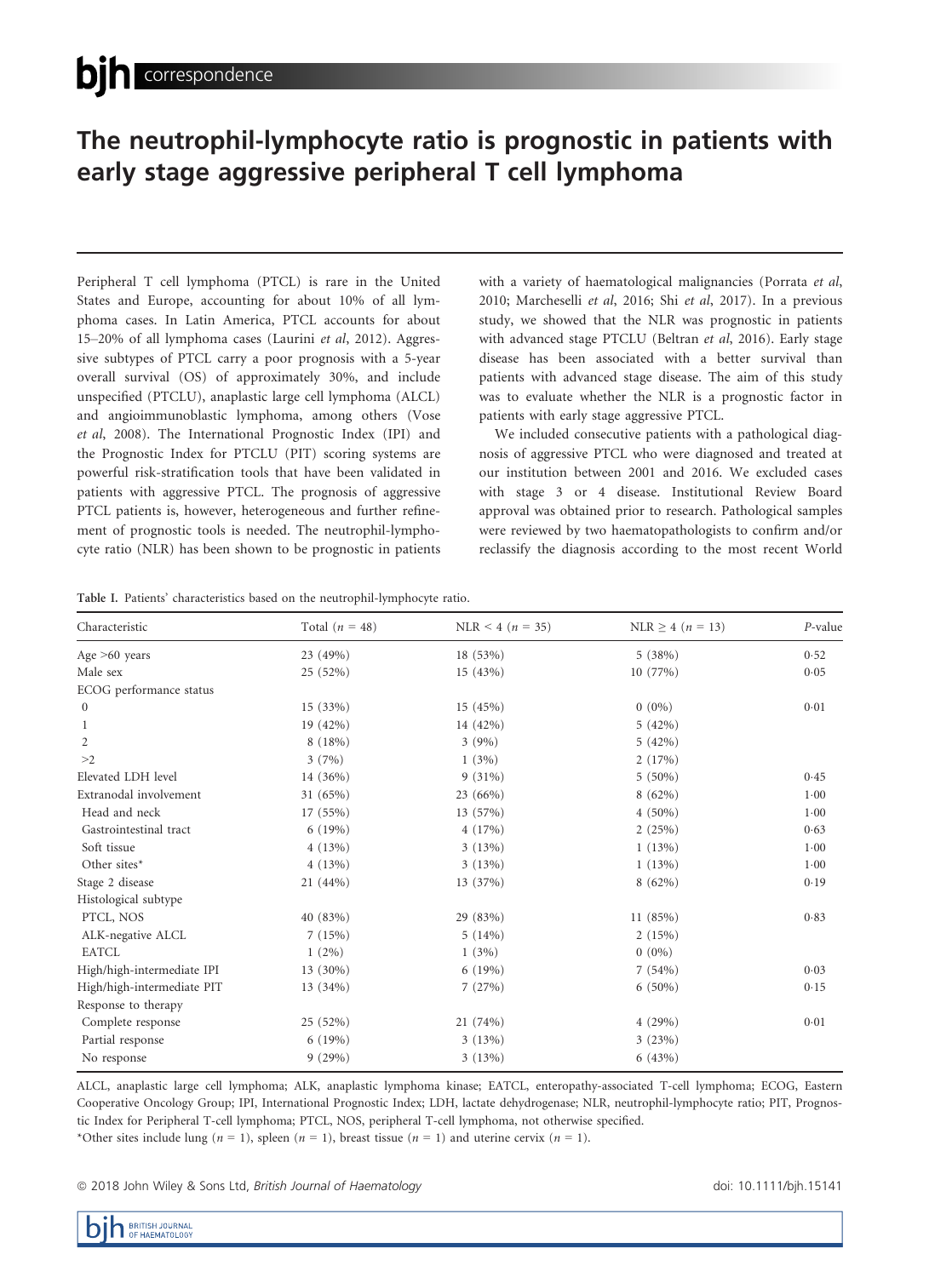Health Organization classification criteria for T cell lymphomas. All patients received standard anthracycline-based chemotherapy with or without radiotherapy with a curative intent. Pertinent clinicopathological data were collected through chart review, and are presented using descriptive statistics. The NLR was calculated by dividing the neutrophil count by the lymphocyte count, and dichotomized as NLR≥4 and NLR < 4. Survival curves were estimated using the Kaplan-Meier method and compared using the log-rank test. Univariate and multivariate Cox models were fitted to evaluate prognostic factors for OS. Outcomes are reported as hazard ratios (HRs) with 95% confidence interval (CIs).  $P < 0.05$  were considered statistically significant. Calculations and graphs were obtained using STATA (StataCorp, College Station, TX, USA).

Forty-eight patients with a diagnosis of early stage PTCL were included in this analysis. Histologically, 40 patients (83%) were PTCL, not otherwise specified, 7 (15%) were anaplastic lymphoma kinase-negative anaplastic large cell lymphoma and 1 (2%) was enteropathy-associated T cell lymphoma. The median age at diagnosis was 60 years (range 18–83 years) with a slight male predominance (52%). Clinically, 49% of patients were 60 years of age or older, 34% presented with Eastern Cooperative Oncology Group performance status >1, 36% with elevated serum lactate dehydrogenase (LDH) level, and 65% with ≥1 extranodal site of involvement. Twenty-one patients (44%) had stage II and 27 (56%) had stage I disease. No patient had bone marrow involvement. Based on standard risk-stratification tools, 30% of patients presented with high/high-intermediate IPI score and 34% with high/high-intermediate PIT score. Based on the NLR, 13 patients (27%) had a NLR  $\geq$  4. There were no differences in age, sex, serum LDH levels, extranodal involvement, stage or histological subtype between the NLR  $\geq$  4 and NLR < 4 groups (Table I). Patients with NLR  $\geq$  4 had a worse performance status ( $P = 0.01$ ), as well as worse response to therapy  $(P = 0.01)$ . The median follow-up for the entire group was 36 months. The median OS was not reached and the 3-year OS rate was 67% (95% CI 50–80%). Patients with NLR  $\geq$  4 had a higher risk of death (HR 9.9, 95% CI 3.2-30.1;  $P < 0.001$ ). The 3-year OS for patients with NLR ≥4 was 24% (95% CI 4–53%) compared to 82% (95% CI 60–92%) in patients with NLR  $\leq$  4 (Fig 1A). High/ high-intermediate IPI score was also associated with a worse outcome (HR 4.9, 95% CI 1.7–14.2;  $P = 0.001$ ; Fig 1B), as well as high/high-intermediate PIT score (HR 3.9, 95% CI 1.2-12.7;  $P = 0.018$ ; Fig 1C). In a multivariate analysis adjusting for IPI and PIT scores, NLR  $\geq$  4 was the only independent factor associated with a worse survival (HR 6.2, 95% CI 1.9-20.9;  $P = 0.003$ ). In a stratified analysis, NLR  $\geq$  4 was an adverse prognostic factor in patients with low/low-intermediate IPI (HR 8-33, 95% CI 1-84-37-7,  $P = 0.006$ ) and high/high-intermediate IPI score (HR 9.72, 95% CI 1.10–85.9,  $P = 0.04$ ). NLR  $\geq 4$  was also an adverse prognostic factor in patients with low/low-intermediate PIT



Fig 1. Overall survival curves in 48 patients with PTCL according to (A) neutrophil-lymphocyte ratio (NLR), (B) International Prognostic Index (IPI) and (C) Prognostic Index for Peripheral T-cell lymphoma (PIT). [Colour figure can be viewed at wileyonlinelibrary. com]

(HR 5.83, 95% CI 1.29–26.4,  $P = 0.02$ ) and high/high-intermediate IPI score (HR 10.1, 95% CI 1.09-94.1,  $P = 0.04$ ).

Based on the results of our study, the NLR appears to be a novel and easy-to-use prognostic factor for worse response and shorter OS in patients with previously untreated early stage, aggressive PTCL. Biologically, the NLR can serve as a reflection of two separate but interrelated underlying processes in lymphomas. Specifically, the absolute neutrophil count might serve as a marker of systemic inflammation, which can provide a permissive environment for the